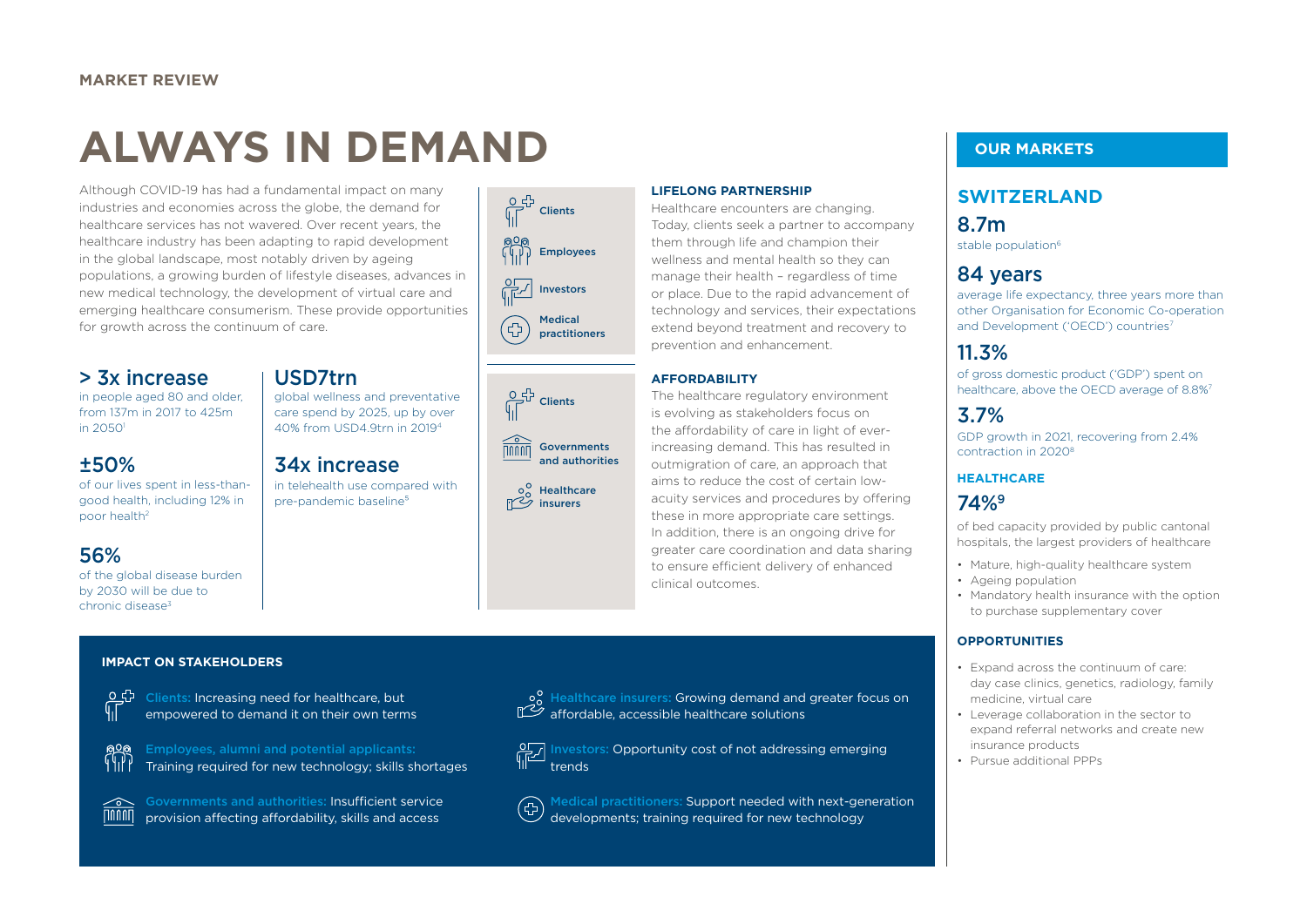## **SOUTHERN AFRICA THE MIDDLE EAST**

stable population of privately insured members

# 4.9%11 89%13

recovery in GDP in 2021, following 6.4% decline in 2020

#### **HEALTHCARE**

# 45%10

average insurance solvency ratio (25% required by Medical Schemes Act, No. 131 of 1998, in South Africa)

• Mature acute hospital sector

• Network formations common practice

#### **OPPORTUNITIES**

- Expand across the continuum of care: primary care, day case clinics, dialysis, mental health, oncology, radiology, genetics
- Develop delivery models and insurance products for private-pay and employedbut-uninsured markets

# 8.9m<sup>10</sup> 9.9m<sup>12</sup>

population in the UAE with a five-year compound annual growth rate of 1.3%

expatriate population as a percentage of total population of the UAE

## 3.4%14

#### expected GDP growth in the UAE in 2021, with an estimated increase of 4.6% in 2022 and 3.9% in 2023

The UAE Government is investing in diversification strategies and stimulus packages to reduce dependency on hydrocarbons, attract expatriates to the region and reduce carbon footprint of power generation by 70% through UAE Vision 2050.

## **HEALTHCARE**

- Mandatory health insurance
- Significant degree of variability in the types of healthcare services offered, the breadth and depth of clinical expertise, business and operating practices, client experience and clinical outcomes

#### **OPPORTUNITIES**

- Expand across the continuum of care: oncology, genetics, RPM, long-term care, palliative care, virtual care, diagnostics, sports medicine
- Expand into neighbouring countries
- Introduce new clinical specialties, technologies and high-acuity care to the region
- Leverage strong international brand and reputation

## **OUR MARKETS OUR RESPONSE**

We are leveraging our expertise and leading market positions to partner and collaborate with other public and private healthcare providers, evolving across the continuum of care. This approach helps entrench us into the healthcare delivery systems of the countries in which we operate, making the Group even more relevant to our stakeholders over the long term.

Although our divisions operate in unique legal, regulatory and economic environments, they share and strive towards the same Group strategic goals and high ESG standards.

#### $\Box$  See the **Strategy overview** on page 16 for progress during the year



#### Sources

- 'Ageing and health' fact sheet, World Health Organization
- <sup>2</sup> 'Adding years to life and life to years', McKinsey Health Institute
- 3 'Lifestyle diseases: An Economic Burden on the Health Services', *United Nations Chronicle*
- <sup>4</sup>*The Global Wellness Economy: Looking Beyond COVID Report*, Global Wellness Institute
- 5 'Telehealth: A quarter-trillion-dollar post-COVID-19 reality?', McKinsey Health Institute
- 6 'Switzerland population', Worldometer
- 7 'Health at a glance 2021', OECD, describing countries that belong to the OECD, all with high Human Development Index
- 8 'Switzerland GDP growth rate', Trading Economics
- 9 'Privatkliniken Schweiz 2020'
- <sup>10</sup>*Council for Medical Schemes 2020/2021 Annual Report*
- 11 'The South African economy records a positive fourth quarter', Statistics South Africa
- 12 'Total population of the UAE: 2020', The World Bank CAGR 2015-2020
- <sup>13</sup> 'Population of the UAE 2021', Edarabia
- 14 'UAE to post strong economic growth in 2022 and 2023', Fitch Solutions